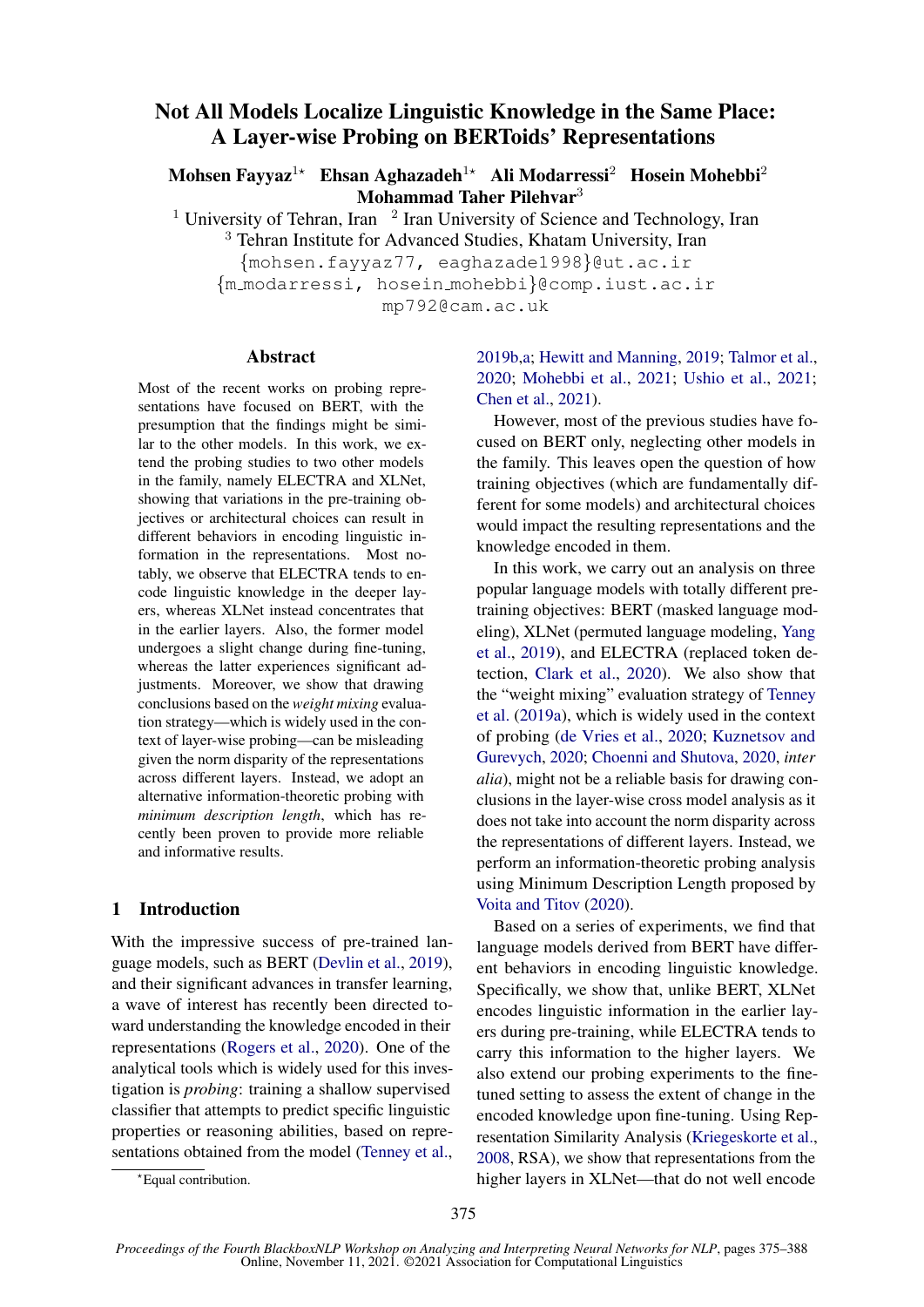specific linguistic knowledge—undergo substantially bigger changes during fine-tuning when compared to the other models. In summary, our main contributions are as follows:

- We point out that the weight mixing evaluation strategy in edge probing does not lead to reliable conclusions in layer-wise cross model analysis studies.
- By relying on an information-theoretic probing method, we carry out a probing analysis across three commonly used pre-trained models.
- We also extend our probing experiments to fine-tuned representations to examine how linguistic information changes during finetuning.
- To provide complementary results to validate our findings, we also employ RSA to measure the amount of change in the representations after fine-tuning.

# 2 Background and Pilot Analysis

In this section, we review BERT and two of its popular derivatives: XLNet and ELECTRA, highlighting their differences as well as two commonly used probing methods that are essential to our discussion. We then conduct a pilot experiment to show the limitations of the evaluation metric used in edge probing and then justify our choice of an information-theoretic alternative.

# 2.1 Models

There is a wide variety of models derived from BERT, which are generally categorized into *autoencoding* and *autoregressive* models. Here, we focus on the most prominent model in each category. The two models have totally different pretraining objectives and have both shown outstand-ing performance on standard NLP tasks. BERT<sup>[1](#page-1-0)</sup> is also considered as our baseline.

BERT. BERT [\(Devlin et al.,](#page-8-0) [2019\)](#page-8-0) has multiple Transformer encoder layers [\(Vaswani et al.,](#page-9-8) [2017\)](#page-9-8) stacked on top of each other, which are pre-trained with two self-supervised training objectives; Masked Language Model (MLM) and Next Sentence Prediction (NSP). The former predicts randomly masked tokens in the input sentence, whereas the latter checks whether two sentences could be considered consecutive.

XLNet. In contrast to BERT, which attempts to reconstruct the original sentence from corrupted input, XLNet is an auto-regressive model based on the Transformer-XL architecture [\(Dai et al.,](#page-8-7) [2019\)](#page-8-7) that leverages permutation language modeling to learn from a bi-directional context. This allows the model to consider dependencies between masked tokens in a sentence for prediction. Due to the permuted order of the tokens in this objective, the next predicted token could occur at any position, making it a more difficult task. To address this, XLNet uses a two-stream self-attention mechanism (one for content and one for the query) to autoregressively predict tokens. XLNet has also excluded NSP during pre-training. Though these modifications resulted in better performance than BERT, the costs of pre-training have increased in terms of FLOPs [\(Clark et al.,](#page-8-3) [2020\)](#page-8-3).

ELECTRA. Another model based on BERT is ELECTRA which falls into the category of autoencoder models. [Clark et al.](#page-8-3) [\(2020\)](#page-8-3) have introduced the replaced token detection pre-training objective to substitute BERT's objectives. ELECTRA jointly trains two models: generator and discriminator. The generator receives corrupted inputs with masked tokens in the input and tries to reconstruct the input like BERT. The discriminator is trained to predict whether each token was replaced by the generator or not. The authors pointed out that this novel pre-training objective could lead to learning representations that outperform prior models while requiring less computational cost during training.

# 2.2 Edge Probing

[Tenney et al.](#page-9-1) [\(2019b\)](#page-9-1) introduced edge probing as a means to measure linguistic knowledge in word representations. This is done by training a simple classifier on top of the representations. The accuracy of this classifier is taken as a representative for the quality of the encoded information about the specific task. Edge probing consists of a set of span-level tasks, where the span is a part of the sentence indicated by the dataset. The probe can only access the representations in that specific span. Eight labeling tasks are considered, including syntactic tasks, such as dependency labeling, and semantic tasks, such as coreference resolution. Before giving the inputs to the classifier, edge probing structure pools the representations across layers to

<span id="page-1-0"></span> $1$ Due to resource limitations, our evaluations are based on the *base* version (12-layer, 768-hidden size, 12-attention head, 110M parameters) of each model obtained from the HuggingFace's Transformers library [\(Wolf et al.,](#page-10-1) [2020\)](#page-10-1).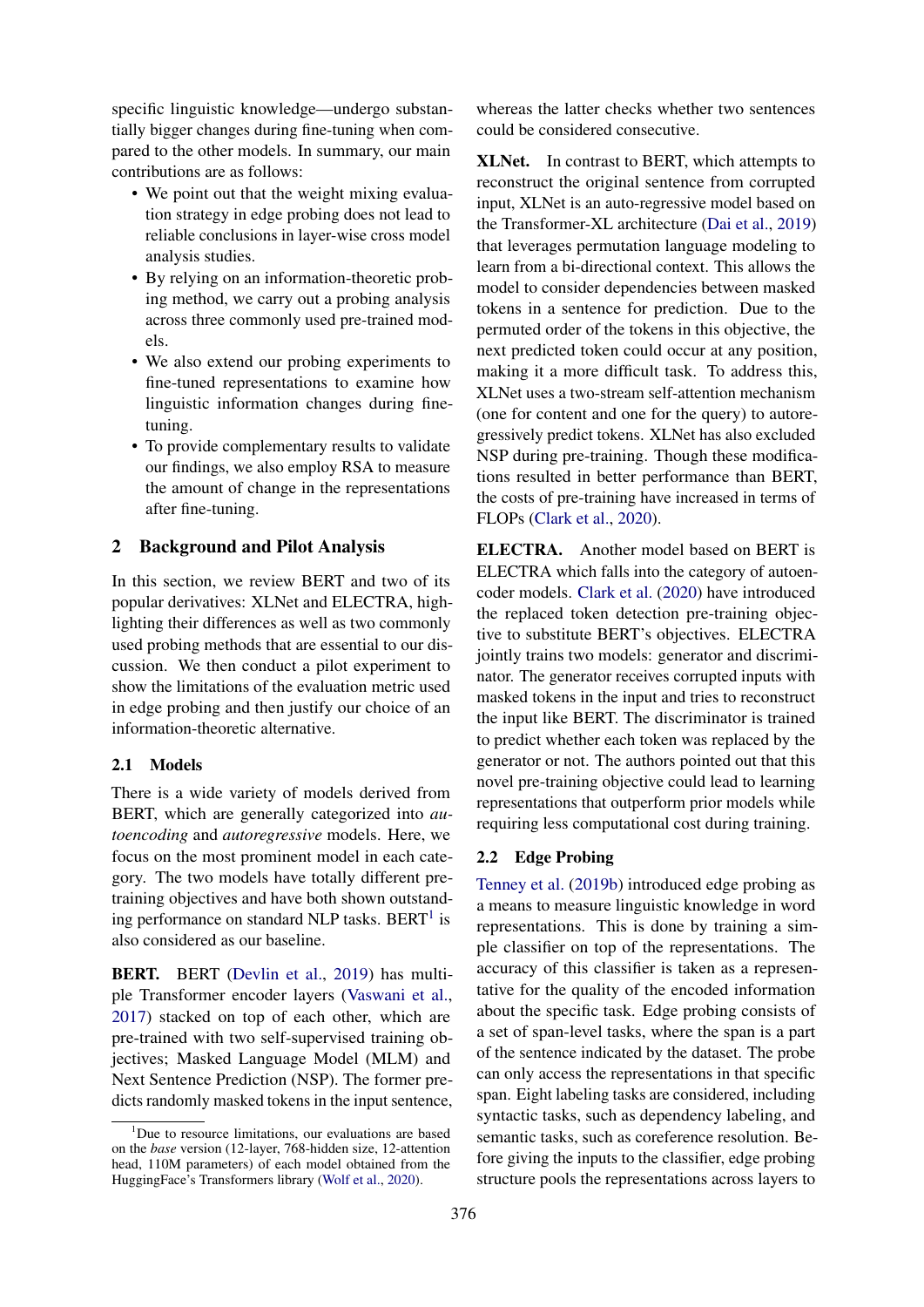make a fixed size vector for feeding to the classifier. The work of [Tenney et al.](#page-9-2) [\(2019a\)](#page-9-2) is one of the first studies which leverages edge probing to quantify where linguistic knowledge is captured within BERT.

Scalar Mixing Weights. To estimate the contribution of each layer to a given probing task, [Tenney](#page-9-2) [et al.](#page-9-2) [\(2019a\)](#page-9-2) used a technique called scalar mixing weights [\(Peters et al.,](#page-9-9) [2018\)](#page-9-9) which associates a trainable scalar weight with each layer in the model. After learning these weights alongside the probing classifier, they interpret layers with higher weights as those having more information for the particular task.

# 2.2.1 Mixing Weights Reliability Issues

While [Tenney et al.](#page-9-2) [\(2019a\)](#page-9-2) made interesting conclusions on BERT using edge probing and the *scalar mixing weights* evaluation strategy, we argue that this procedure is not reliable for layerwise comparison. Several recent studies have conducted their experiments based on edge probing and *weight mixing* evaluation strategy. In one such study, [Toshniwal et al.](#page-9-10) [\(2020\)](#page-9-10) concluded that XLNet relies heavily on the input embedding layer in mixing weight evaluation for the coreference arc prediction task [\(Toshniwal et al.,](#page-9-10) [2020\)](#page-9-10). We show that this conclusion might not be accurate given that the representation norms in XLNet drastically change throughout layers.

Specifically, Figure [1](#page-2-0) shows the representation norms across different layers in BERT and XLNet. These norms are computed based on the representations of 500 tokens sampled from the OPUS dataset [\(Tiedemann,](#page-9-11) [2012\)](#page-9-11). The results are the average of three runs, and the same tokens are given to both models in each run<sup>[2](#page-2-1)</sup>. In XLNet, the norm of the embedding layer is extremely smaller than that of other layers. This clearly shows that the concentration of edge probing's weight on the embedding layer does not indicate the level of information encoded in that layer. Rather, the model tries to compensate for relatively small representation norms. On the contrary, BERT retains the same level of representation norms across different layers. However, even such minor differences in representation norms might affect the conclusions of edge probing. $3$  Given this issue with edge probing, we opted

<span id="page-2-0"></span>

Figure 1: Comparison of the representations norm in different layers of XLNet and BERT when tested on Wikipedia examples. XLNet shows considerable norm disparities across different layers.

for a theoretically justified method, Minimum Description Length (MDL) probing, in our layer-wise analysis.

#### 2.3 MDL Probing

Conventional probes (such as [Conneau et al.,](#page-8-8) [2018;](#page-8-8) [Tenney et al.,](#page-9-1) [2019b;](#page-9-1) [Jawahar et al.,](#page-8-9) [2019\)](#page-8-9) leave unclear whether the classifier identifies linguistic knowledge in the representations or learns the task itself [\(Hewitt and Liang,](#page-8-10) [2019\)](#page-8-10). Hence, researchers had to limit the size of the dataset [\(Zhang and Bow](#page-10-2)[man,](#page-10-2) [2018\)](#page-10-2) or the probe's complexity [\(Liu et al.,](#page-8-11) [2019\)](#page-8-11) to make sure the probe is not learning the task itself. However, probes based on information theory enable us to obtain more interpretable and reliable probing results.

The goal of information-theoretic probing is to measure to what extent representations encode a specific linguistic knowledge and how much effort is required to extract it. [Voita and Titov](#page-9-7) [\(2020\)](#page-9-7) combined the final quality of the probe classifier and the difficulty of achieving it by reformulating probes to a data transmission problem. If  $N$  number of representations are given, we plan to send their corresponding labels with a minimum description length, where each label has  $K$  classes. In *uniform encoding*, we assume that each representation has a label with a probability of  $1/K$  and transmit them as raw information without training, which results in the maximum codelength possible of  $N \cdot \log_2(K)$ . But suppose the representations

<span id="page-2-1"></span><sup>&</sup>lt;sup>2</sup>If a word was split into more than one token by the tokenizer, we used the first token of that word.

<span id="page-2-2"></span><sup>&</sup>lt;sup>3</sup>To mitigate this issue, one can normalize the representa-

tions just before applying the scalar mixing weights to obtain more reliable results, especially in XLNet. We reported results with this modification in the appendix (Figure [A.1\)](#page-11-0).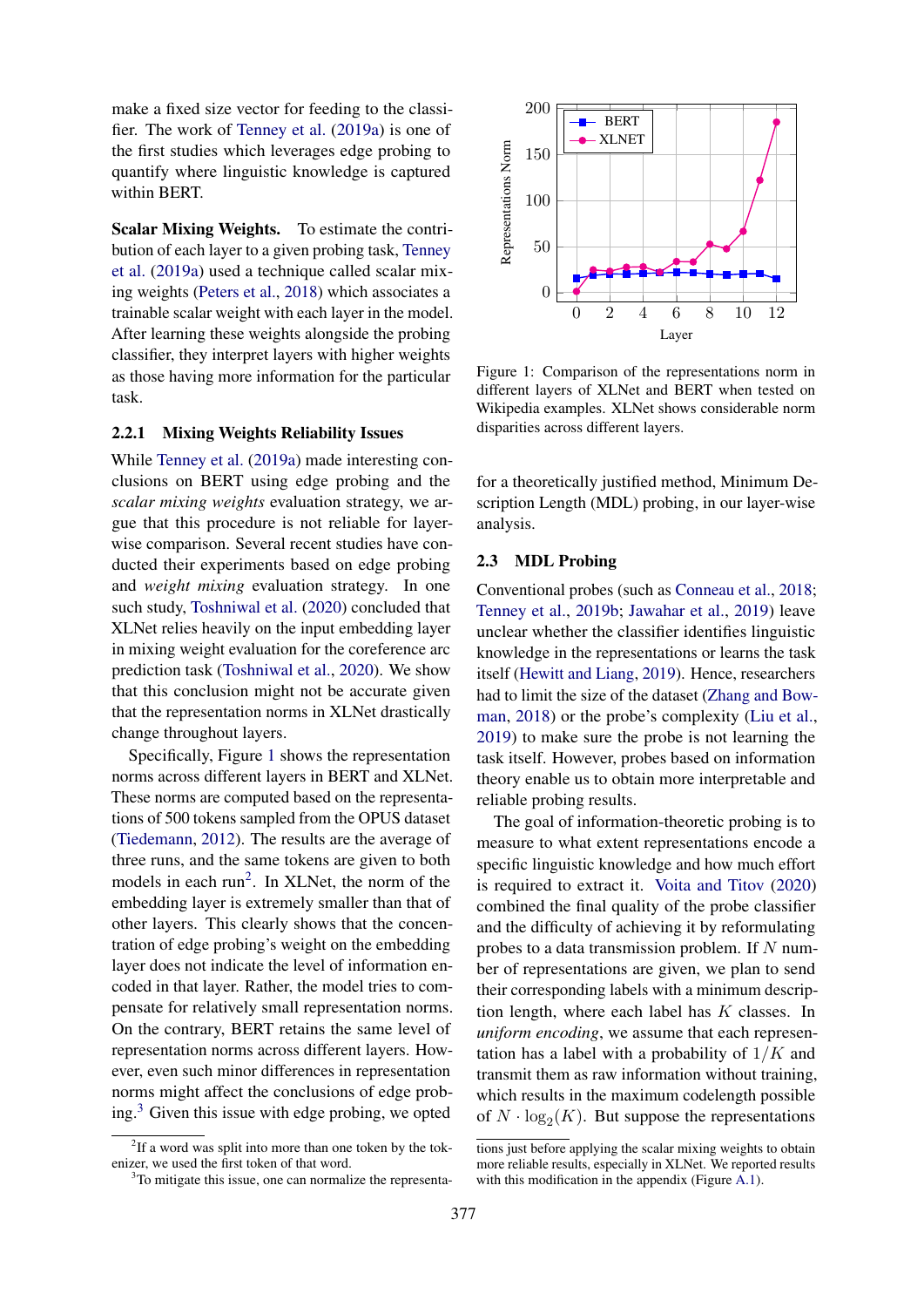<span id="page-3-1"></span>

| Dependencies   | I think it will [help] <sub>2</sub> [me] <sub>1</sub> very much in my role . $\rightarrow$ obj (object)                         |
|----------------|---------------------------------------------------------------------------------------------------------------------------------|
| <b>NER</b>     | thirty eight years ago founded [the special Olympics]. $\rightarrow$ EVENT                                                      |
| <b>SRL</b>     | Their father [called] <sub>1</sub> later [to see if they were fine] <sub>2</sub> . $\rightarrow$ ARGM-PRP (Purpose)             |
| Coreference    | Thank [you] <sub>1</sub> very much, [Tony] <sub>2</sub> . $\rightarrow$ True                                                    |
| Rel. (SemEval) | NASA Kepler mission sends [names] <sub>1</sub> into [space] <sub>2</sub> . $\rightarrow$ Entity-Destination(e <sub>1,e2</sub> ) |

Table 1: Examples of sentences, spans, and target labels for each probing task.

show some degree of regularity with respect to the labels<sup>[4](#page-3-0)</sup>. In that case, instead of sending the labels, we can train a classifier to predict the labels given the representations and transmit the classifier's complexity (classifier codelength). Given that the classifier is usually not optimal, the final cross-entropy of the classifier over the data (data codelength) will be added to the classifier's codelength, resulting in an alternative evaluation metric known as MDL. Also, since the number of targets N will affect the total sum of cross-entropy, and in turn the final codelength (MDL), it is preferred to use the compression evaluation metric, which is defined as:

$$
\mathbf{c} = \frac{N \cdot \log_2(K)}{\text{MDL}} \tag{1}
$$

where the uniform codelength is divided by the MDL to eliminate the effect of N. Lower MDL indicates that the classifier predicts labels more accurately than a random guessing classifier, leading to higher compression. In contrast, when our classifier makes a random decision, MDL will be equal to the term in the numerator, resulting in no compression  $(c = 1)$ . We will report compression instead of codelength in our experimental results.

To compute MDL, [Voita and Titov](#page-9-7) [\(2020\)](#page-9-7) proposed two methods. The first one is *variational coding*, which estimates the complexity of the probe using a Bayesian model. The second method is called *online coding*, which is based on the fact that if the regularity in data is strong, it can be revealed by only a small portion of the data. In this method, the probe will be progressively trained on different amounts of data from small to large portions, and the cross-entropy of each portion will be added together to form the final codelength. Since [Voita and Titov](#page-9-7) [\(2020\)](#page-9-7) showed that the two compression methods conform in results, we employ the *online coding* method due to its more straightforward implementation.

As the MDL probe is more stable and infor-

mative than other conventional probes [\(Voita and](#page-9-7) [Titov,](#page-9-7) [2020\)](#page-9-7), one can compare the codelength across layers of the same model or different models for a given probing task. The edge probing method does not allow this comparison since the mixing weights do not necessarily provide an accurate estimate of the richness of linguistic knowledge within each layer. In contrast, in MDL probing, each layer is probed separately, which gives us a direct estimate of the quality of the specific layer itself, rather than that relative to the other layers. MDL probing is, therefore, a better choice to have a layer-wise comparison among different models.

### <span id="page-3-3"></span>3 Probing Pre-trained Representations

We begin with probing the representations of each pre-trained model on a variety of core NLP tasks, including Dependency Labeling, Named Entity Recognition, Semantic Role Labeling, Coreference Resolution, and Relation Classification (see an example for each task in Table [1\)](#page-3-1). Following [Tenney](#page-9-1) [et al.](#page-9-1) [\(2019b\)](#page-9-1), we use OntoNotes 5.0 [\(Weischedel](#page-9-12) [et al.,](#page-9-12) [2011\)](#page-9-12) for NER, SRL, and Coreference arc prediction, English Web Treebank portion of the Universal Dependencies [\(Silveira et al.,](#page-9-13) [2014\)](#page-9-13) for Dependencies, and SemEval 2010 Task 8 dataset [\(Hendrickx et al.,](#page-8-12) [2010\)](#page-8-12) for Relation classification. Statistics of the datasets are provided in Table [A.1.](#page-12-0)

For probing evaluation, we perform MDL probing on frozen representations obtained from each model. In order to obtain a fixed-length representation, following [Voita and Titov](#page-9-7) [\(2020\)](#page-9-7), we project the representations to 256-dimensional vectors, and then apply a self-attention pooling on them.<sup>[5](#page-3-2)</sup>

#### 3.1 Results

For an overall cross-model comparison, we report the MDL probe compression and edge probing F1 score results in Table [2.](#page-4-0) For each model, the best MDL compression across different layers is reported. ELECTRA consistently achieves

<span id="page-3-0"></span><sup>&</sup>lt;sup>4</sup>Highly regulated data would result in shorter codelength than weakly regulated ones [\(Voita and Titov,](#page-9-7) [2020\)](#page-9-7).

<span id="page-3-2"></span><sup>&</sup>lt;sup>5</sup>For tasks with two spans, we consider separate trainable weights for projection and attention pooling.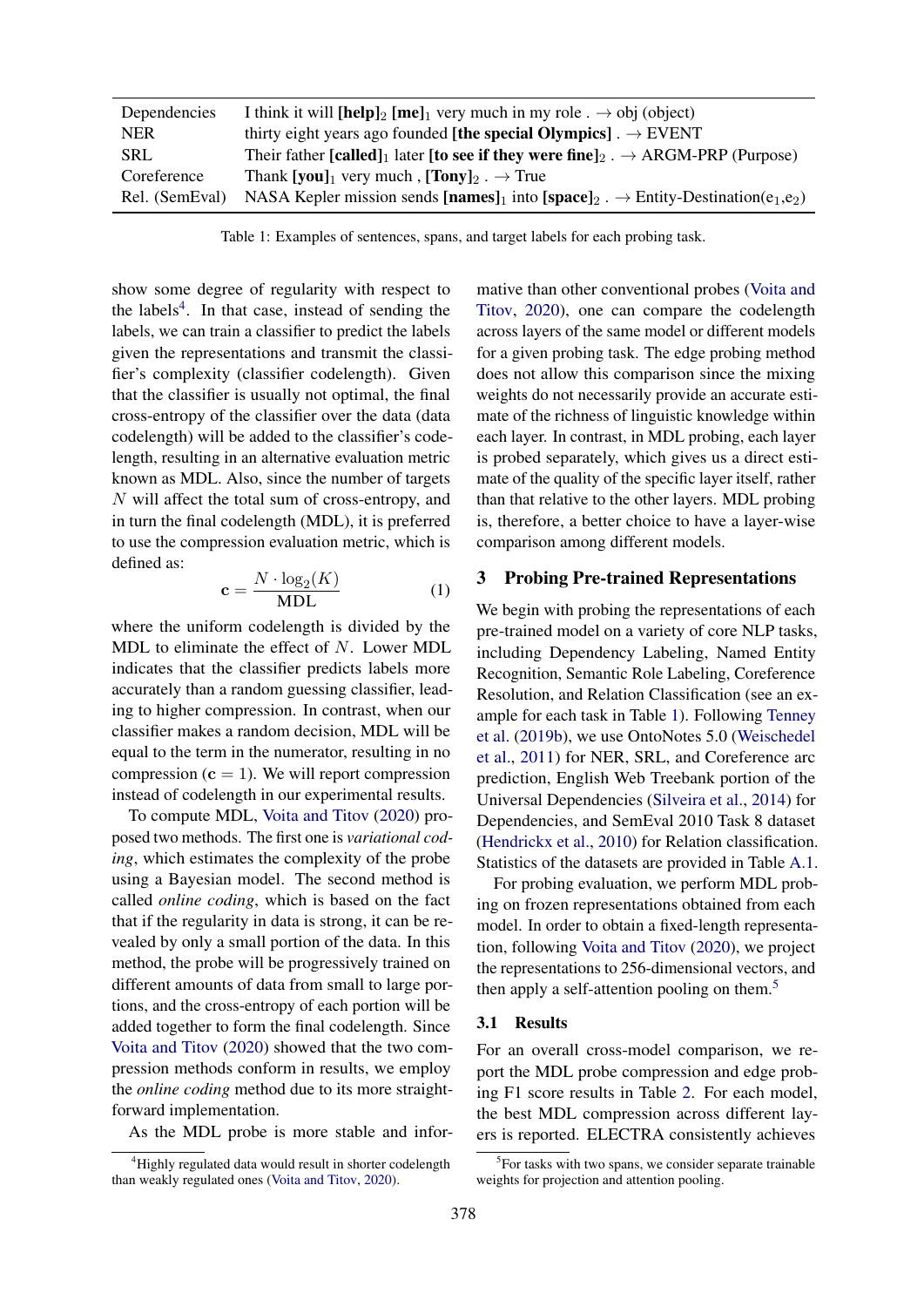<span id="page-4-0"></span>

|             | <b>BERT</b> |             | <b>XLNet</b> |             | <b>ELECTRA</b> |             |
|-------------|-------------|-------------|--------------|-------------|----------------|-------------|
| <b>Task</b> | F1 Score    | Compression | F1 Score     | Compression | F1 Score       | Compression |
| Deps.       | 94.18       | 15.25       | 93.93        | 14.13       | 94.77          | 16.15       |
| <b>NER</b>  | 95.61       | 16.87       | 95.51        | 15.46       | 96.07          | 16.88       |
| <b>SRL</b>  | 90.91       | 13.94       | 90.56        | 13.32       | 91.69          | 14.44       |
| Coref.      | 91.17       | 4.58        | 91.34        | 3.97        | 92.94          | 5.88        |
| Rel.        | 80.63       | 3.04        | 82.07        | 2.97        | 82.41          | 3.37        |

Table 2: Cross-model MDL compression and edge probing micro-averaged F1 comparison. For each task we report the highest compression achieved among a model's layers. Bold denotes the best performance on each task. In MDL probing, we employ logarithm with base 2 instead of natural logarithm in the training objective to have the codelength results in bits. Compression is the uniform codelength divided by the model's codelength. F1 scores are obtained by scalar mixing weights similar to [Tenney et al.](#page-9-2) [\(2019a\)](#page-9-2) which are reported only for further comparison on overall probing performances.

<span id="page-4-2"></span>

Figure 2: MDL probing compression of BERT, XLNet, and ELECTRA across layers.

the highest compression and edge probing micro-averaged F1<sup>[6](#page-4-1)</sup> according to both metrics. Both results demonstrate how well the five tasks are en-

coded in the models' representations during pretraining. Table [2](#page-4-0) shows that ELECTRA can achieve the best quality in both MDL probing and edge probing compared to BERT and XLNet. Hence, ELECTRA seems to have the best pre-training objective for incorporating linguistic knowledge among the three models. On the other hand, XLNet displays comparable results to BERT, which is interesting given the relatively better fine-tuned performance of the former in a variety of downstream tasks.

Layer-wise analysis. Next, we use MDL probing to investigate how much linguistic knowledge is encoded in different layers in these models. Figure [2](#page-4-2) shows layer-wise MDL probing compression results of BERT, XLNet, and ELECTRA on five probing tasks. Higher compression indicates better encoding of the task. As can be seen, ELECTRA attains the highest compression in different layers across most tasks, especially in the deeper layers. Notably, all models start with relatively low compressions and reach higher values in their middle layers. An interesting behavior shared among the three models is the decrease towards the final layer, which can be attributed to their pre-training objectives. The main difference between the models lies in the position in which the maximum amount of linguistic knowledge is accumulated.

To better demonstrate the layer that most captures each task, we compute the center of gravity following [Tenney et al.](#page-9-2) [\(2019a\)](#page-9-2). The only difference is that we apply it on MDL probing compression, instead of scalar mixing weights, defined as:

$$
\bar{E}_{\mathbf{c}}[\ell] = \frac{\sum_{\ell=0}^{L} \ell \cdot \mathbf{c}^{(\ell)}}{\sum_{\ell=0}^{L} \mathbf{c}^{(\ell)}} \tag{2}
$$

<span id="page-4-1"></span><sup>&</sup>lt;sup>6</sup>In relation classification, we ignore the "Other" label for calculating the F1 score.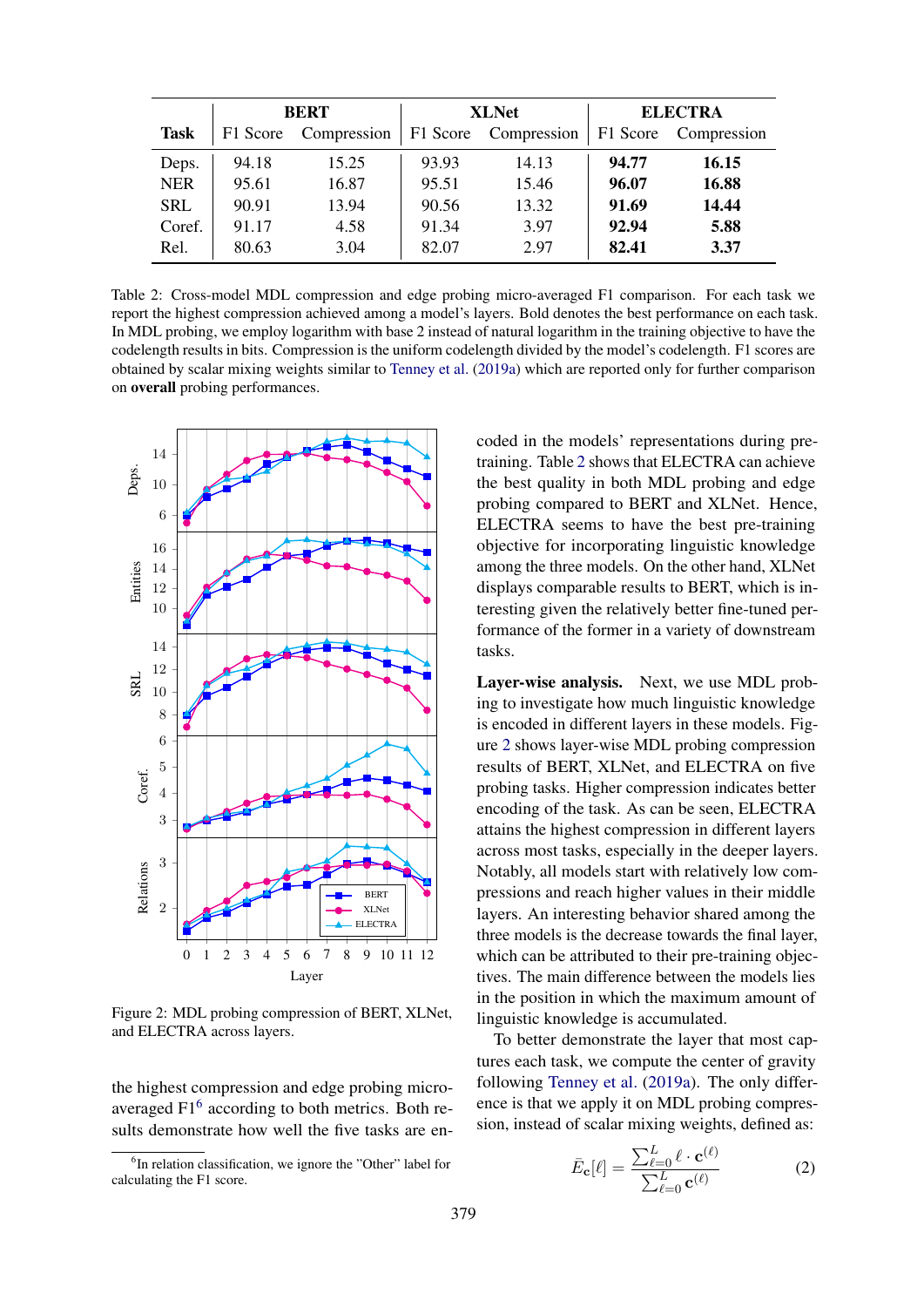<span id="page-5-0"></span>

Figure 3: Comparison of the MDL probing compression center of gravity in BERT, XLNet, and ELECTRA.

where  $\mathbf{c}^{(\ell)}$  is the compression score of layer  $\ell$ . Figure [3](#page-5-0) shows the center of gravity of compression. The most noticeable distinction among models is that XLNet's linguistic knowledge is concentrated in earlier layers than BERT, while ELECTRA's knowledge is mostly accumulated in deeper layers.

We hypothesize that the difficulty of the objectives has a direct effect on  $\bar{E}_{c}$ , which indicates the expected position with the most encoded linguistic knowledge. In particular, recovering input tokens in the final layers of the model in the pre-training objective of BERT and XLNet is a surface task. Some of the linguistic knowledge might diminish in the final layers since highly contextualized representations have to be transformed into a less contextualized level to predict the original inputs [\(Voita](#page-9-14) [et al.,](#page-9-14) [2019\)](#page-9-14). Whereas the pre-training objective in ELECTRA might be considered as a more semantic task, in which detecting replaced tokens requires more context-aware representations.

# 4 Probing Fine-tuned Representations

After observing that the amount and distribution of encoded linguistic knowledge can differ in these models, we aim to investigate how this information might be affected after the fine-tuning process. To this end, we repeated MDL probing as described in Section [3](#page-3-3) on the fine-tuned representations. Next, to validate our results, we will expand our experiments to complementary analyses and measure the final quality of these representations

<span id="page-5-1"></span>

Figure 4: The change in centers of gravity after finetuning on MNLI dataset in five linguistic tasks.

on downstream tasks at different layers. We opted for the MNLI [\(Williams et al.,](#page-10-3) [2018\)](#page-10-3) dataset for fine-tuning all models. We used the same hyperparameters for fine-tuning all three models: 32 as the batch size, max length of 128, the learning rate of 2e-5, and five epochs of training.

Center of Gravity in fine-tuned models. Figure [4](#page-5-1) demonstrates the difference in the average layer that most captures the information related to a particular task between the pre-trained and the fine-tuned models. We measure the difference of the two centers of gravity to evaluate the extent to which the concentration of knowledge  $(\bar{E}_{c})$  shifts for each model on a specific probing task after finetuning:

$$
\Delta \bar{E}_{\mathbf{c}} = \bar{E}_{\mathbf{c}}^{finetuned} - \bar{E}_{\mathbf{c}}^{pretrained}
$$
 (3)

First, we show that the concentration of information in fine-tuned models is usually in earlier layers compared to the pre-trained models. This can be attributed to the significant loss of linguistic knowledge in the final layers of fine-tuned models in favor of the specific information of the fine-tuning task. We show that XLNet in most tasks falls back to earlier layers than the two other models because it forgets the most linguistic knowledge in the final layers. This suggests that XLNet is going through a more extensive change in its representations which we investigate in the following sections. We also indicate that ELECTRA is falling back more than BERT. We hypothesize that since ELECTRA focuses its most capable representations in the final layers, and those are the layers that change the most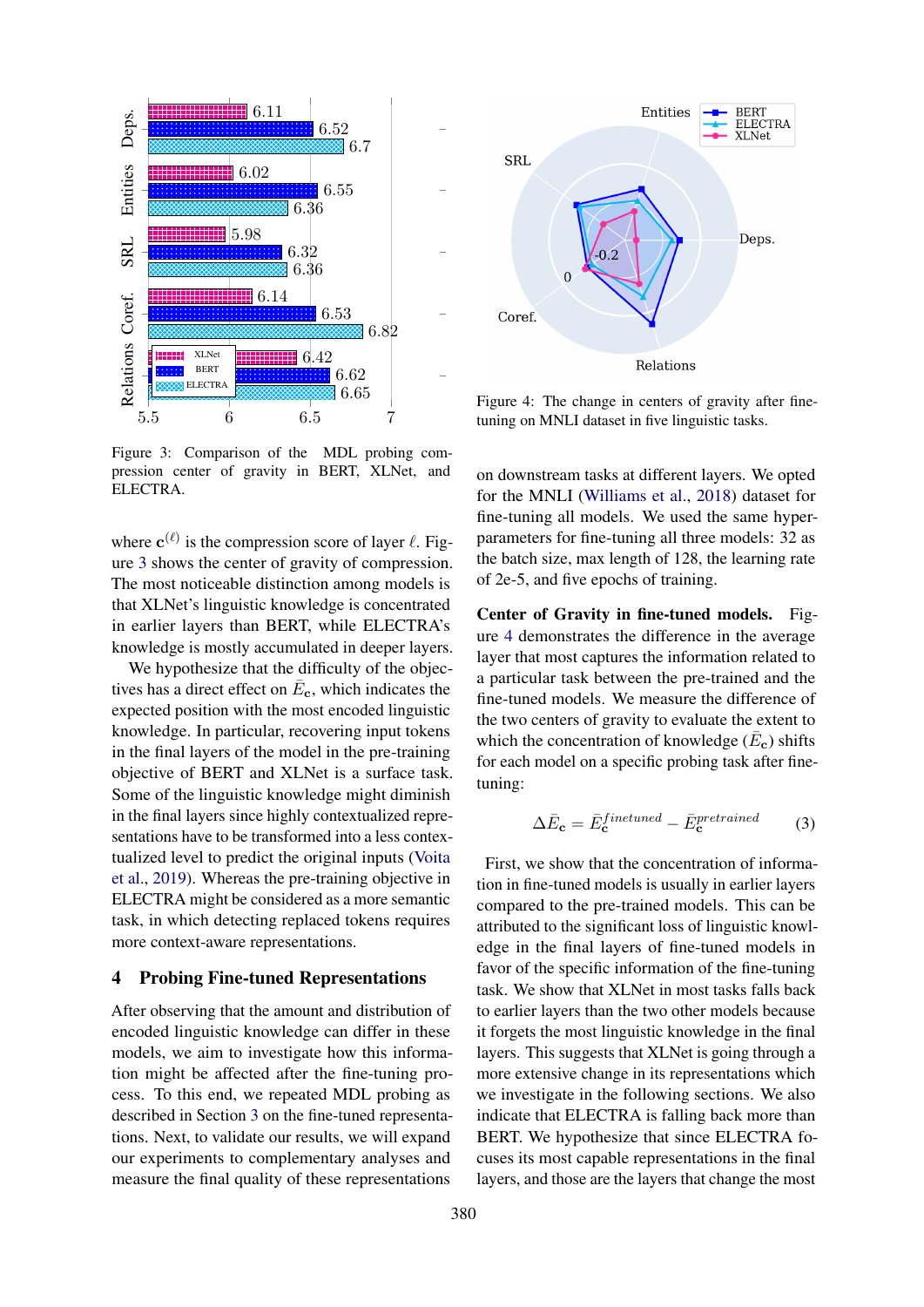<span id="page-6-1"></span>

Figure 5: Similarity of the representations of BERT, XLNet, and ELECTRA, before and after fine-tuning on MNLI dataset. Additional plots for CoLA and SST-2 are provided in the appendix (Figures [A.3](#page-11-1) and [A.5\)](#page-12-1).

in fine-tuning, its center of gravity changes more than BERT. Full MDL compression and codelength results are reported in the appendix (Table [A.2\)](#page-13-0).

Global RSA. After fine-tuning each model, we leverage Representational Similarity Analysis (RSA) to investigate the overall amount of changes in the representations of each layer. RSA is a technique borrowed from neuroscience [\(Kriegeskorte](#page-8-6) [et al.,](#page-8-6) [2008\)](#page-8-6) which is used for comparing two different representation spaces. To be specific, we sampled 5000 English sentences from OPUS dataset [\(Tiedemann,](#page-9-11) [2012\)](#page-9-11) and used Global  $RSA^7$  $RSA^7$ , introduced by [Chrupała et al.](#page-8-13) [\(2020\)](#page-8-13). This is a better choice since we used average pooling in our finetuning, discussed next. As a measure of intra- and inter-space similarities, we used cosine similarity and Pearson correlation, respectively.

Figure [5](#page-6-1) shows the results of the RSA measure applied to the representations of our models. We observe that XLNet has changed drastically during fine-tuning, while in BERT and ELECTRA, only the top layers are primarily affected. We also see that BERT shows a conservative pattern in the fine-tuning process which is consistent with findings of [Merchant et al.](#page-8-14) [\(2020\)](#page-8-14). As seen in Figure [2,](#page-4-2) we hypothesize that higher layers in XLNet are more open to change since they have relatively less specific knowledge. On the contrary, ELECTRA,

<span id="page-6-3"></span>

Figure 6: Layer-wise comparison of the performance scores on MNLI dataset across the representations of the pre-trained and fine-tuned models.

which enjoys more linguistic information in its representations, especially in the higher layers, does not need to change very much.

Quality of the representations for downstream tasks. With the observations on RSA curves, we were interested in knowing the impact of the extent of these changes on downstream performance. To this end, we evaluated the quality of the representations for downstream tasks in both pre-trained and fine-tuned models. We trained separate classifiers on the unweighted average of representations for each layer.<sup>[8](#page-6-2)</sup> We used Adam optimizer with a learning rate of 5e-4, and binary cross-entropy loss function for optimization.

Results are shown in Figure [6.](#page-6-3) Based on the performance scores for pre-trained representations, we observe that XLNet encodes most essential information for the downstream task in the shallower layers, BERT in the middle ones, and ELECTRA

<span id="page-6-0"></span> $7$ Using the average pooled representations as stimuli instead of individual tokens.

<span id="page-6-2"></span><sup>8</sup>Unlike the other two models, BERT involves [CLS] token for NSP objective during pre-training step. Hence, to have a fair comparison between our fine-tuning and feature extraction experiments, we opted for the mean pooling strategy consistently throughout the paper.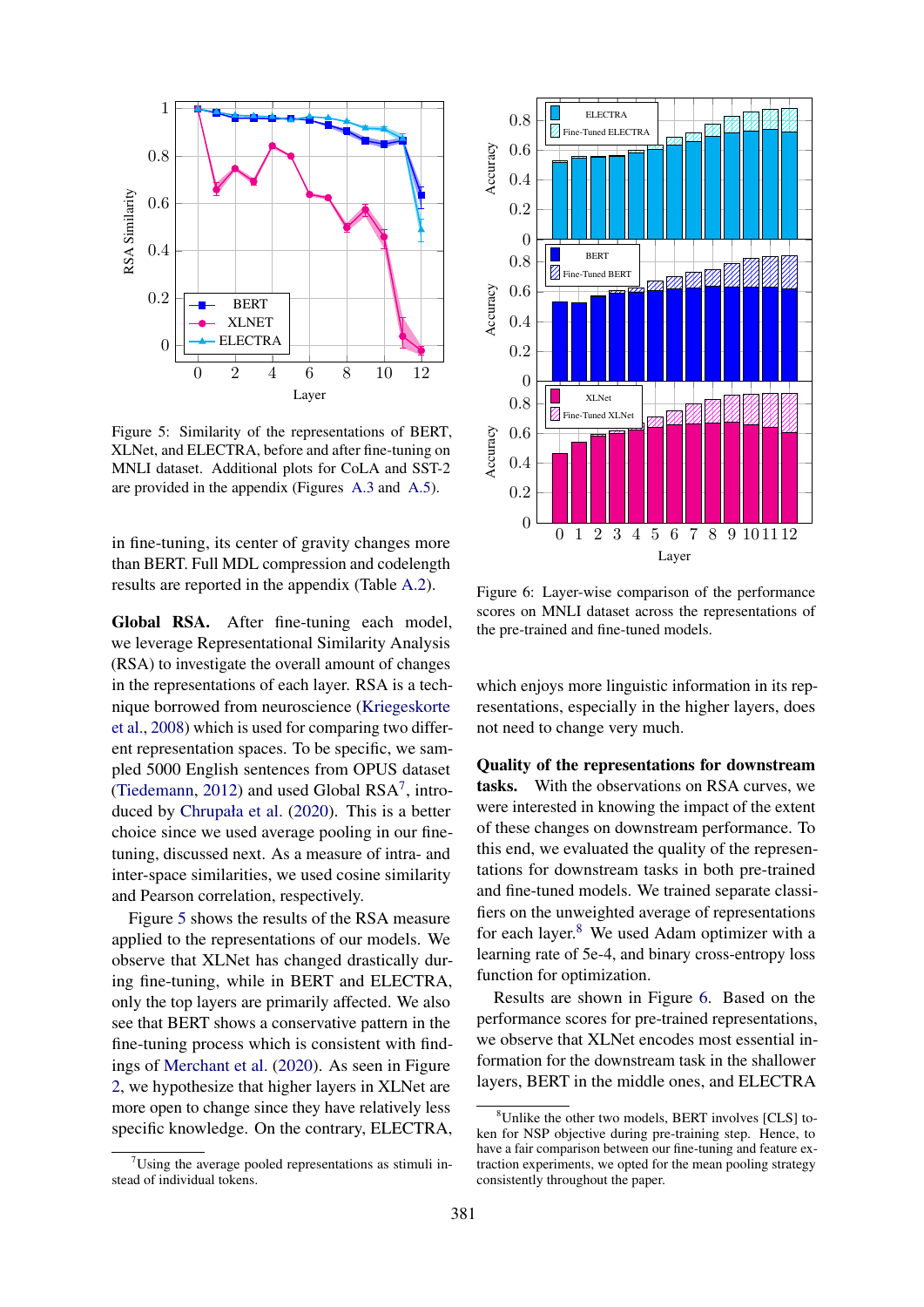in the deeper layers. Interestingly, these patterns are well aligned with the MDL probing curves in Figure [2](#page-4-2) which indicates that pre-trained representations with more linguistic knowledge are more suitable for downstream tasks. We also report our results on CoLA [\(Warstadt et al.,](#page-9-15) [2019\)](#page-9-15) and SST-2 [\(Socher et al.,](#page-9-16) [2013\)](#page-9-16) datasets in Figures [A.2](#page-11-2) and [A.4.](#page-12-2) Our results show that the observations are consistent across these downstream tasks. In addition, we show that XLNet significantly improves performance in its second half of layers, while ELECTRA undergoes smaller adjustments. We observe that, before fine-tuning, the last layers of XLNet have fairly similar or even lower performance than BERT. However, when fine-tuned, XLNet compensates for the performance deficit by injecting more task-specific information in those layers, helping the model to outperform BERT. Finally, we demonstrate that the changes in layers and their extent are similar to what we saw in the RSA results in Figure [5,](#page-6-1) which indicates that the changes in RSA were actually made to achieve higher quality in the fine-tuning task.

# 5 Related Work

While extensive research has been devoted to probing BERT [\(Hewitt and Manning,](#page-8-1) [2019;](#page-8-1) [Tenney](#page-9-2) [et al.,](#page-9-2) [2019a;](#page-9-2) [Merchant et al.,](#page-8-14) [2020\)](#page-8-14), other popular models, such as XLNet and ELECTRA which have significant differences in their pre-training objectives, are less thoroughly investigated. Only a few probing studies similar to our work exist which cover other models within the family. [Mos](#page-9-17)[bach et al.](#page-9-17) [\(2020\)](#page-9-17) mostly focused on the impact of pooling strategy in probing sentence-level tasks. Based on the accuracy, they found that fine-tuning can affect the linguistic knowledge encoded in the representations. Moreover, [Durrani et al.](#page-8-15) [\(2020\)](#page-8-15) investigated the distribution of linguistic knowledge across individual neurons. In particular, they found that neurons in XLNet are more localized in encoding individual linguistic information compared to BERT, where neurons are shared across multiple properties. By adopting the method of [Hewitt and](#page-8-1) [Manning](#page-8-1) [\(2019\)](#page-8-1), [Aspillaga et al.](#page-8-16) [\(2021\)](#page-8-16) investigated whether pre-trained language models encode semantic information, for instance by checking their representations against the lexico-semantic structure of WordNet [\(Miller,](#page-9-18) [1994\)](#page-9-18).

The above studies mainly rely on the accuracy metric for their probing evaluation, which is recently shown to fail in adequately reflecting the differences among representations [\(Voita and Titov,](#page-9-7) [2020\)](#page-9-7). To our knowledge, this is the first time that an information-theoretic probing method is employed for conducting a cross-model and layerwise analytical study.

# 6 Conclusions

In this paper, we aimed to extend probing studies on BERT to the other models in the family to investigate how training objectives and architectural choices would affect the resulting representations and the linguistic knowledge encoded in them. To this end, we leveraged MDL probing method, which has recently proven to provide more reliable and informative results when compared with conventional probes. To the best of our knowledge, this is the first time MDL probing has been employed to analyze such state-of-the-art pre-trained language models as BERT. By probing three stateof-the-art language models, i.e., BERT, XLNet, and ELECTRA, we found considerable differences in the extent and distribution of the core linguistic knowledge in their representations. Specifically, we demonstrate that XLNet accumulates linguistic knowledge in the earlier layers than BERT, whereas that of ELECTRA is mainly in the final layers.

Moreover, from probing and employing RSA similarity measure on fine-tuned models, we illustrate that XLNet is more susceptible to forgetting linguistic knowledge in final layers and undergoes substantial adjustments to its representations when compared to the other models. Based on differential downstream performance observations for before and after fine-tuning, we confirm that the changes in representations are proportional to the provided gain in the downstream task, which consequently indicates that XLNet injects more information during fine-tuning into its representations than the two other models.

In summary, through probing and measurement tools, we demonstrate that BERT's derivative models, especially those with different objectives and structural choices, express different behaviors in their representations. We hope our analysis helps make more informed choices in the selection and fine-tuning of these state-of-the-art models.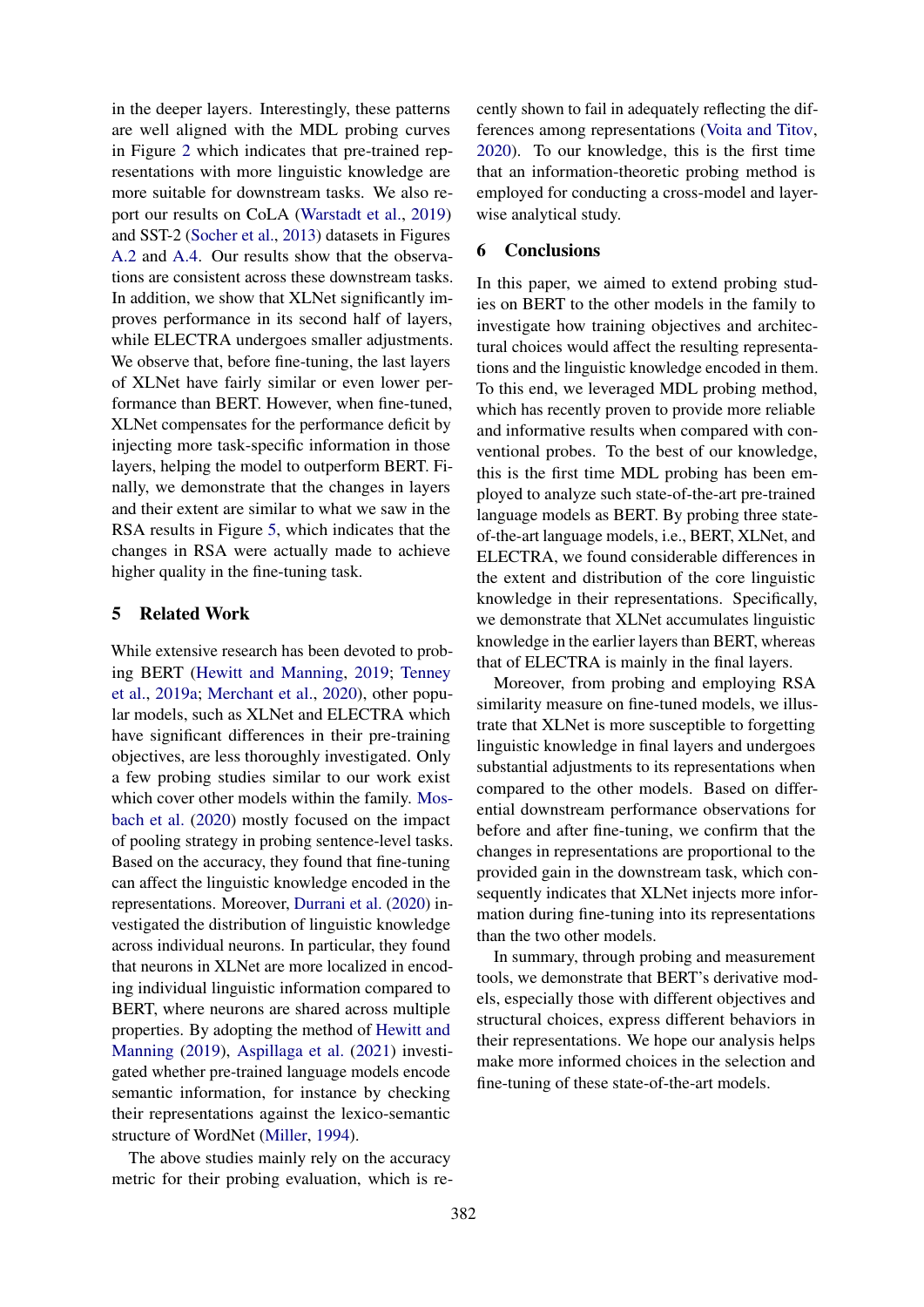# Acknowledgments

Our work is in part supported by Tehran Institute for Advanced Studies (TeIAS), Khatam University.

#### References

- <span id="page-8-16"></span>Carlos Aspillaga, Marcelo Mendoza, and Alvaro Soto. 2021. [Inspecting the concept knowledge graph en](https://doi.org/10.18653/v1/2021.findings-acl.263)[coded by modern language models.](https://doi.org/10.18653/v1/2021.findings-acl.263) In *Findings of the Association for Computational Linguistics: ACL-IJCNLP 2021*, pages 2984–3000, Online.
- <span id="page-8-2"></span>Boli Chen, Yao Fu, Guangwei Xu, Pengjun Xie, Chuanqi Tan, Mosha Chen, and Liping Jing. 2021. [Probing BERT in hyperbolic spaces.](https://openreview.net/forum?id=17VnwXYZyhH) In *International Conference on Learning Representations*.
- <span id="page-8-5"></span>Rochelle Choenni and Ekaterina Shutova. 2020. What does it mean to be language-agnostic? probing multilingual sentence encoders for typological properties. *arXiv preprint arXiv:2009.12862*.
- <span id="page-8-13"></span>Grzegorz Chrupała, Bertrand Higy, and Afra Alishahi. 2020. [Analyzing analytical methods: The case of](https://doi.org/10.18653/v1/2020.acl-main.381) [phonology in neural models of spoken language.](https://doi.org/10.18653/v1/2020.acl-main.381) In *Proceedings of the 58th Annual Meeting of the Association for Computational Linguistics*, pages 4146– 4156, Online.
- <span id="page-8-3"></span>Kevin Clark, Minh-Thang Luong, Quoc V. Le, and Christopher D. Manning. 2020. [ELECTRA: Pre](https://openreview.net/forum?id=r1xMH1BtvB)[training text encoders as discriminators rather than](https://openreview.net/forum?id=r1xMH1BtvB) [generators.](https://openreview.net/forum?id=r1xMH1BtvB) In *International Conference on Learning Representations*.
- <span id="page-8-8"></span>Alexis Conneau, German Kruszewski, Guillaume Lam-ple, Loïc Barrault, and Marco Baroni. 2018. [What](https://doi.org/10.18653/v1/P18-1198) [you can cram into a single \\$&!#\\* vector: Probing](https://doi.org/10.18653/v1/P18-1198) [sentence embeddings for linguistic properties.](https://doi.org/10.18653/v1/P18-1198) In *Proceedings of the 56th Annual Meeting of the Association for Computational Linguistics (Volume 1: Long Papers)*, pages 2126–2136, Melbourne, Australia. Association for Computational Linguistics.
- <span id="page-8-7"></span>Zihang Dai, Zhilin Yang, Yiming Yang, Jaime Carbonell, Quoc Le, and Ruslan Salakhutdinov. 2019. [Transformer-XL: Attentive language models beyond](https://doi.org/10.18653/v1/P19-1285) [a fixed-length context.](https://doi.org/10.18653/v1/P19-1285) In *Proceedings of the 57th Annual Meeting of the Association for Computational Linguistics*, pages 2978–2988, Florence, Italy.
- <span id="page-8-0"></span>Jacob Devlin, Ming-Wei Chang, Kenton Lee, and Kristina Toutanova. 2019. [BERT: Pre-training of](https://doi.org/10.18653/v1/N19-1423) [deep bidirectional transformers for language under](https://doi.org/10.18653/v1/N19-1423)[standing.](https://doi.org/10.18653/v1/N19-1423) In *Proceedings of the 2019 Conference of the North American Chapter of the Association for Computational Linguistics: Human Language Technologies, Volume 1 (Long and Short Papers)*, pages 4171–4186, Minneapolis, Minnesota.
- <span id="page-8-15"></span>Nadir Durrani, Hassan Sajjad, Fahim Dalvi, and Yonatan Belinkov. 2020. [Analyzing individual neu](https://doi.org/10.18653/v1/2020.emnlp-main.395)[rons in pre-trained language models.](https://doi.org/10.18653/v1/2020.emnlp-main.395) In *Proceedings of the 2020 Conference on Empirical Methods in Natural Language Processing (EMNLP)*, pages 4865–4880, Online.
- <span id="page-8-12"></span>Iris Hendrickx, Su Nam Kim, Zornitsa Kozareva, Preslav Nakov, Diarmuid Ó Séaghdha, Sebastian Padó, Marco Pennacchiotti, Lorenza Romano, and Stan Szpakowicz. 2010. [SemEval-2010 task 8:](https://aclanthology.org/S10-1006) [Multi-way classification of semantic relations be](https://aclanthology.org/S10-1006)[tween pairs of nominals.](https://aclanthology.org/S10-1006) In *Proceedings of the 5th International Workshop on Semantic Evaluation*, pages 33–38, Uppsala, Sweden.
- <span id="page-8-10"></span>John Hewitt and Percy Liang. 2019. [Designing and](https://doi.org/10.18653/v1/D19-1275) [interpreting probes with control tasks.](https://doi.org/10.18653/v1/D19-1275) In *Proceedings of the 2019 Conference on Empirical Methods in Natural Language Processing and the 9th International Joint Conference on Natural Language Processing (EMNLP-IJCNLP)*, pages 2733–2743, Hong Kong, China.
- <span id="page-8-1"></span>John Hewitt and Christopher D. Manning. 2019. [A](https://doi.org/10.18653/v1/N19-1419) [structural probe for finding syntax in word represen](https://doi.org/10.18653/v1/N19-1419)[tations.](https://doi.org/10.18653/v1/N19-1419) In *Proceedings of the 2019 Conference of the North American Chapter of the Association for Computational Linguistics: Human Language Technologies, Volume 1 (Long and Short Papers)*, pages 4129–4138, Minneapolis, Minnesota.
- <span id="page-8-9"></span>Ganesh Jawahar, Benoît Sagot, Djamé Seddah, Samuel Unicomb, Gerardo Iñiguez, Márton Karsai, Yannick Léo, Márton Karsai, Carlos Sarraute, Éric Fleury, et al. 2019. [What does BERT learn about the struc](https://www.aclweb.org/anthology/P19-1356.pdf)[ture of language?](https://www.aclweb.org/anthology/P19-1356.pdf) In *57th Annual Meeting of the Association for Computational Linguistics (ACL), Florence, Italy*.
- <span id="page-8-6"></span>Nikolaus Kriegeskorte, Marieke Mur, and Peter Bandettini. 2008. [Representational similarity analysis](https://doi.org/10.3389/neuro.06.004.2008) [- connecting the branches of systems neuroscience.](https://doi.org/10.3389/neuro.06.004.2008) *Frontiers in Systems Neuroscience*, 2:4.
- <span id="page-8-4"></span>Ilia Kuznetsov and Iryna Gurevych. 2020. [A matter](https://doi.org/10.18653/v1/2020.emnlp-main.13) [of framing: The impact of linguistic formalism on](https://doi.org/10.18653/v1/2020.emnlp-main.13) [probing results.](https://doi.org/10.18653/v1/2020.emnlp-main.13) In *Proceedings of the 2020 Conference on Empirical Methods in Natural Language Processing (EMNLP)*, pages 171–182, Online.
- <span id="page-8-11"></span>Nelson F. Liu, Matt Gardner, Yonatan Belinkov, Matthew E. Peters, and Noah A. Smith. 2019. [Lin](https://doi.org/10.18653/v1/N19-1112)[guistic knowledge and transferability of contextual](https://doi.org/10.18653/v1/N19-1112) [representations.](https://doi.org/10.18653/v1/N19-1112) In *Proceedings of the 2019 Conference of the North American Chapter of the Association for Computational Linguistics: Human Language Technologies, Volume 1 (Long and Short Papers)*, pages 1073–1094, Minneapolis, Minnesota.
- <span id="page-8-14"></span>Amil Merchant, Elahe Rahimtoroghi, Ellie Pavlick, and Ian Tenney. 2020. [What happens to BERT em](https://doi.org/10.18653/v1/2020.blackboxnlp-1.4)[beddings during fine-tuning?](https://doi.org/10.18653/v1/2020.blackboxnlp-1.4) In *Proceedings of the Third BlackboxNLP Workshop on Analyzing and Interpreting Neural Networks for NLP*, pages 33–44, Online.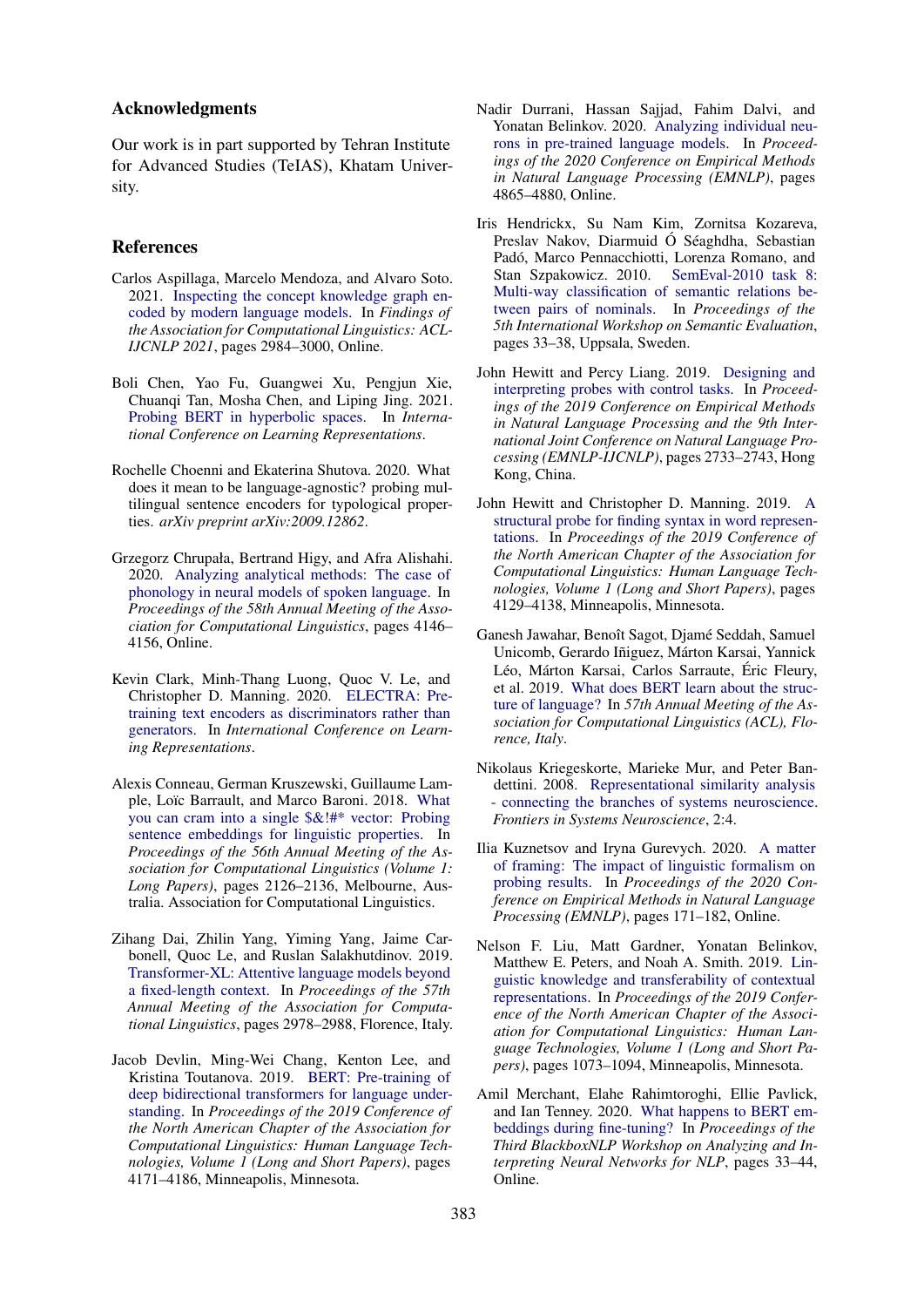- <span id="page-9-18"></span>George A. Miller. 1994. [WordNet: A lexical database](https://aclanthology.org/H94-1111) [for English.](https://aclanthology.org/H94-1111) In *Human Language Technology: Proceedings of a Workshop held at Plainsboro, New Jersey, March 8-11, 1994*.
- <span id="page-9-4"></span>Hosein Mohebbi, Ali Modarressi, and Mohammad Taher Pilehvar. 2021. Exploring the role of BERT token representations to explain sentence probing results. *arXiv preprint arXiv:2104.01477*.
- <span id="page-9-17"></span>Marius Mosbach, Anna Khokhlova, Michael A. Hedderich, and Dietrich Klakow. 2020. [On the inter](https://doi.org/10.18653/v1/2020.blackboxnlp-1.7)[play between fine-tuning and sentence-level probing](https://doi.org/10.18653/v1/2020.blackboxnlp-1.7) [for linguistic knowledge in pre-trained transformers.](https://doi.org/10.18653/v1/2020.blackboxnlp-1.7) In *Proceedings of the Third BlackboxNLP Workshop on Analyzing and Interpreting Neural Networks for NLP*, pages 68–82, Online.
- <span id="page-9-9"></span>Matthew Peters, Mark Neumann, Mohit Iyyer, Matt Gardner, Christopher Clark, Kenton Lee, and Luke Zettlemoyer. 2018. [Deep contextualized word repre](https://doi.org/10.18653/v1/N18-1202)[sentations.](https://doi.org/10.18653/v1/N18-1202) In *Proceedings of the 2018 Conference of the North American Chapter of the Association for Computational Linguistics: Human Language Technologies, Volume 1 (Long Papers)*, pages 2227– 2237, New Orleans, Louisiana.
- <span id="page-9-0"></span>Anna Rogers, Olga Kovaleva, and Anna Rumshisky. 2020. [A primer in BERTology: What we know](https://doi.org/10.1162/tacl_a_00349) [about how BERT works.](https://doi.org/10.1162/tacl_a_00349) *Transactions of the Association for Computational Linguistics*, 8:842–866.
- <span id="page-9-13"></span>Natalia Silveira, Timothy Dozat, Marie-Catherine de Marneffe, Samuel Bowman, Miriam Connor, John Bauer, and Chris Manning. 2014. [A gold stan](http://www.lrec-conf.org/proceedings/lrec2014/pdf/1089_Paper.pdf)[dard dependency corpus for English.](http://www.lrec-conf.org/proceedings/lrec2014/pdf/1089_Paper.pdf) In *Proceedings of the Ninth International Conference on Language Resources and Evaluation (LREC'14)*, pages 2897– 2904, Reykjavik, Iceland. European Language Resources Association (ELRA).
- <span id="page-9-16"></span>Richard Socher, Alex Perelygin, Jean Wu, Jason Chuang, Christopher D. Manning, Andrew Ng, and Christopher Potts. 2013. [Recursive deep models](https://aclanthology.org/D13-1170) [for semantic compositionality over a sentiment tree](https://aclanthology.org/D13-1170)[bank.](https://aclanthology.org/D13-1170) In *Proceedings of the 2013 Conference on Empirical Methods in Natural Language Processing*, pages 1631–1642, Seattle, Washington, USA.
- <span id="page-9-3"></span>Alon Talmor, Yanai Elazar, Yoav Goldberg, and Jonathan Berant. 2020. olmpics-on what language model pre-training captures. *Transactions of the Association for Computational Linguistics*, 8:743–758.
- <span id="page-9-2"></span>Ian Tenney, Dipanjan Das, and Ellie Pavlick. 2019a. [BERT rediscovers the classical NLP pipeline.](https://doi.org/10.18653/v1/P19-1452) In *Proceedings of the 57th Annual Meeting of the Association for Computational Linguistics*, pages 4593– 4601, Florence, Italy.
- <span id="page-9-1"></span>Ian Tenney, Patrick Xia, Berlin Chen, Alex Wang, Adam Poliak, R. Thomas McCoy, Najoung Kim, Benjamin Van Durme, Samuel R. Bowman, Dipanjan Das, and Ellie Pavlick. 2019b. [What do you](https://openreview.net/forum?id=SJzSgnRcKX) [learn from context? Probing for sentence structure](https://openreview.net/forum?id=SJzSgnRcKX)

[in contextualized word representations.](https://openreview.net/forum?id=SJzSgnRcKX) In *International Conference on Learning Representations*.

- <span id="page-9-11"></span>Jörg Tiedemann. 2012. [Parallel data, tools and inter](http://www.lrec-conf.org/proceedings/lrec2012/pdf/463_Paper.pdf)[faces in OPUS.](http://www.lrec-conf.org/proceedings/lrec2012/pdf/463_Paper.pdf) In *Proceedings of the Eighth International Conference on Language Resources and Evaluation (LREC-2012)*, pages 2214–2218, Istanbul, Turkey. European Languages Resources Association (ELRA).
- <span id="page-9-10"></span>Shubham Toshniwal, Haoyue Shi, Bowen Shi, Lingyu Gao, Karen Livescu, and Kevin Gimpel. 2020. [A](https://doi.org/10.18653/v1/2020.repl4nlp-1.20) [cross-task analysis of text span representations.](https://doi.org/10.18653/v1/2020.repl4nlp-1.20) In *Proceedings of the 5th Workshop on Representation Learning for NLP*, pages 166–176, Online.
- <span id="page-9-5"></span>Asahi Ushio, Luis Espinosa Anke, Steven Schockaert, and Jose Camacho-Collados. 2021. [BERT is to NLP](https://doi.org/10.18653/v1/2021.acl-long.280) [what AlexNet is to CV: Can pre-trained language](https://doi.org/10.18653/v1/2021.acl-long.280) [models identify analogies?](https://doi.org/10.18653/v1/2021.acl-long.280) In *Proceedings of the 59th Annual Meeting of the Association for Computational Linguistics and the 11th International Joint Conference on Natural Language Processing (Volume 1: Long Papers)*, pages 3609–3624, Online.
- <span id="page-9-8"></span>Ashish Vaswani, Noam Shazeer, Niki Parmar, Jakob Uszkoreit, Llion Jones, Aidan N Gomez, Łukasz Kaiser, and Illia Polosukhin. 2017. [Attention is All](http://papers.nips.cc/paper/7181-attention-is-all-you-need) [you Need.](http://papers.nips.cc/paper/7181-attention-is-all-you-need) In *Advances in neural information processing systems*, pages 5998–6008.
- <span id="page-9-14"></span>Elena Voita, Rico Sennrich, and Ivan Titov. 2019. [The Bottom-up Evolution of Representations in the](https://arxiv.org/abs/1909.01380) [Transformer: A Study with Machine Translation and](https://arxiv.org/abs/1909.01380) [Language Modeling Objectives.](https://arxiv.org/abs/1909.01380) In *Proceedings of the 2019 Conference on Empirical Methods in Natural Language Processing and the 9th International Joint Conference on Natural Language Processing (EMNLP-IJCNLP)*, pages 4387–4397.
- <span id="page-9-7"></span>Elena Voita and Ivan Titov. 2020. [Information](https://doi.org/10.18653/v1/2020.emnlp-main.14)[theoretic probing with minimum description length.](https://doi.org/10.18653/v1/2020.emnlp-main.14) In *Proceedings of the 2020 Conference on Empirical Methods in Natural Language Processing (EMNLP)*, pages 183–196, Online.
- <span id="page-9-6"></span>Wietse de Vries, Andreas van Cranenburgh, and Malvina Nissim. 2020. [What's so special about BERT's](https://doi.org/10.18653/v1/2020.findings-emnlp.389) [layers? a closer look at the NLP pipeline in mono](https://doi.org/10.18653/v1/2020.findings-emnlp.389)[lingual and multilingual models.](https://doi.org/10.18653/v1/2020.findings-emnlp.389) In *Findings of the Association for Computational Linguistics: EMNLP 2020*, pages 4339–4350, Online.
- <span id="page-9-15"></span>Alex Warstadt, Amanpreet Singh, and Samuel R. Bowman. 2019. [Neural network acceptability judgments.](https://doi.org/10.1162/tacl_a_00290) *Transactions of the Association for Computational Linguistics*, 7:625–641.
- <span id="page-9-12"></span>Ralph Weischedel, Sameer Pradhan, Lance Ramshaw, Martha Palmer, Nianwen Xue, Mitchell Marcus, Ann Taylor, Craig Greenberg, Eduard Hovy, Robert<br>Belvin, et al. 2011. OntoNotes release 4.0. OntoNotes release 4.0. *LDC2011T03, Philadelphia, Penn.: Linguistic Data Consortium*.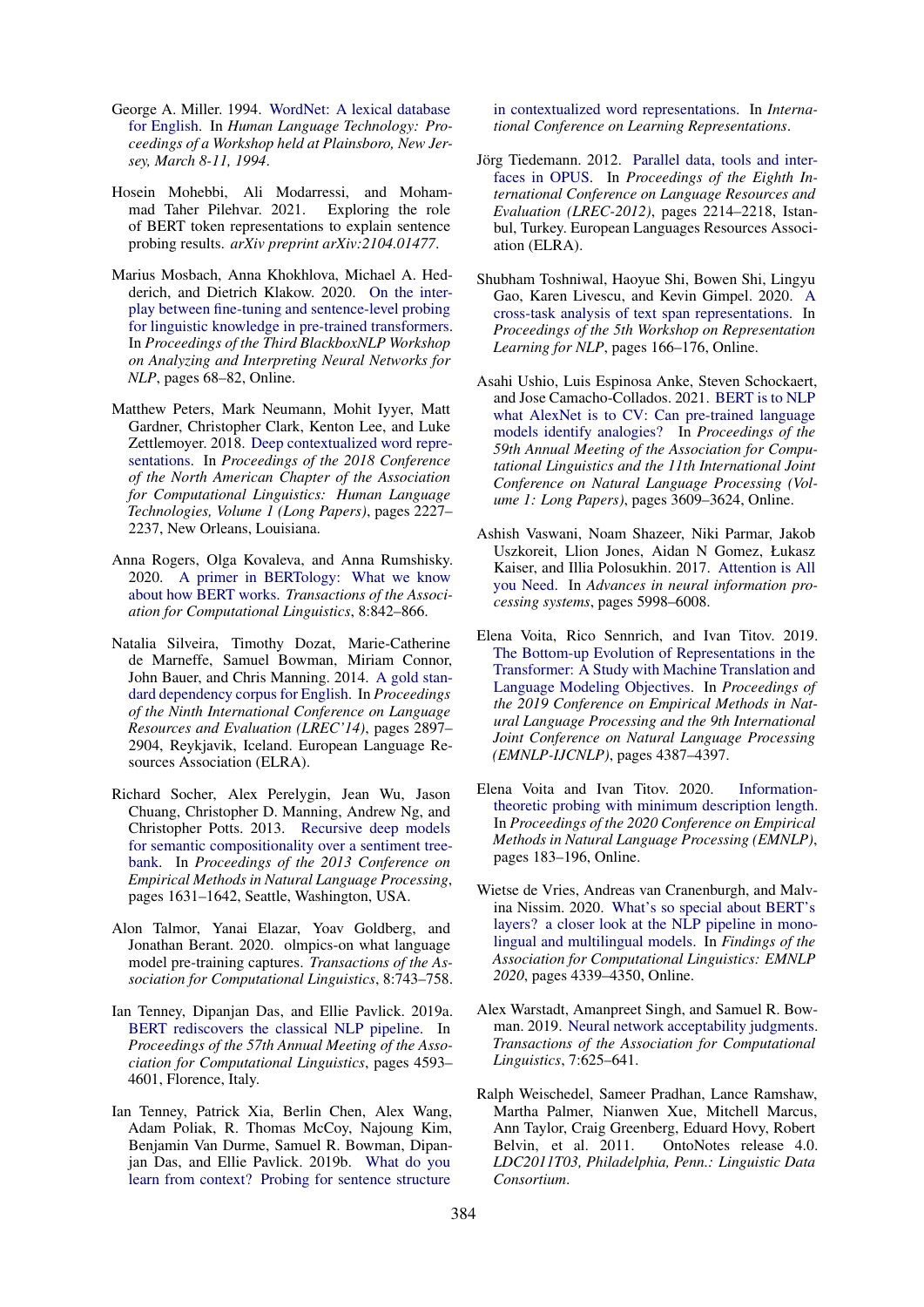- <span id="page-10-3"></span>Adina Williams, Nikita Nangia, and Samuel Bowman. 2018. [A broad-coverage challenge corpus for sen](https://doi.org/10.18653/v1/N18-1101)[tence understanding through inference.](https://doi.org/10.18653/v1/N18-1101) In *Proceedings of the 2018 Conference of the North American Chapter of the Association for Computational Linguistics: Human Language Technologies, Volume 1 (Long Papers)*, pages 1112–1122, New Orleans, Louisiana.
- <span id="page-10-1"></span>Thomas Wolf, Lysandre Debut, Victor Sanh, Julien Chaumond, Clement Delangue, Anthony Moi, Pierric Cistac, Tim Rault, Remi Louf, Morgan Funtowicz, Joe Davison, Sam Shleifer, Patrick von Platen, Clara Ma, Yacine Jernite, Julien Plu, Canwen Xu, Teven Le Scao, Sylvain Gugger, Mariama Drame, Quentin Lhoest, and Alexander Rush. 2020. [Trans](https://doi.org/10.18653/v1/2020.emnlp-demos.6)[formers: State-of-the-art natural language process](https://doi.org/10.18653/v1/2020.emnlp-demos.6)[ing.](https://doi.org/10.18653/v1/2020.emnlp-demos.6) In *Proceedings of the 2020 Conference on Empirical Methods in Natural Language Processing: System Demonstrations*, pages 38–45, Online.
- <span id="page-10-0"></span>Zhilin Yang, Zihang Dai, Yiming Yang, Jaime Carbonell, Russ R Salakhutdinov, and Quoc V Le. 2019. XLNet: Generalized autoregressive pretraining for language understanding. In *Advances in neural information processing systems*, pages 5754–5764.
- <span id="page-10-2"></span>Kelly Zhang and Samuel Bowman. 2018. [Language](https://doi.org/10.18653/v1/W18-5448) [modeling teaches you more than translation does:](https://doi.org/10.18653/v1/W18-5448) [Lessons learned through auxiliary syntactic task](https://doi.org/10.18653/v1/W18-5448) [analysis.](https://doi.org/10.18653/v1/W18-5448) In *Proceedings of the 2018 EMNLP Workshop BlackboxNLP: Analyzing and Interpreting Neural Networks for NLP*, pages 359–361, Brussels, Belgium.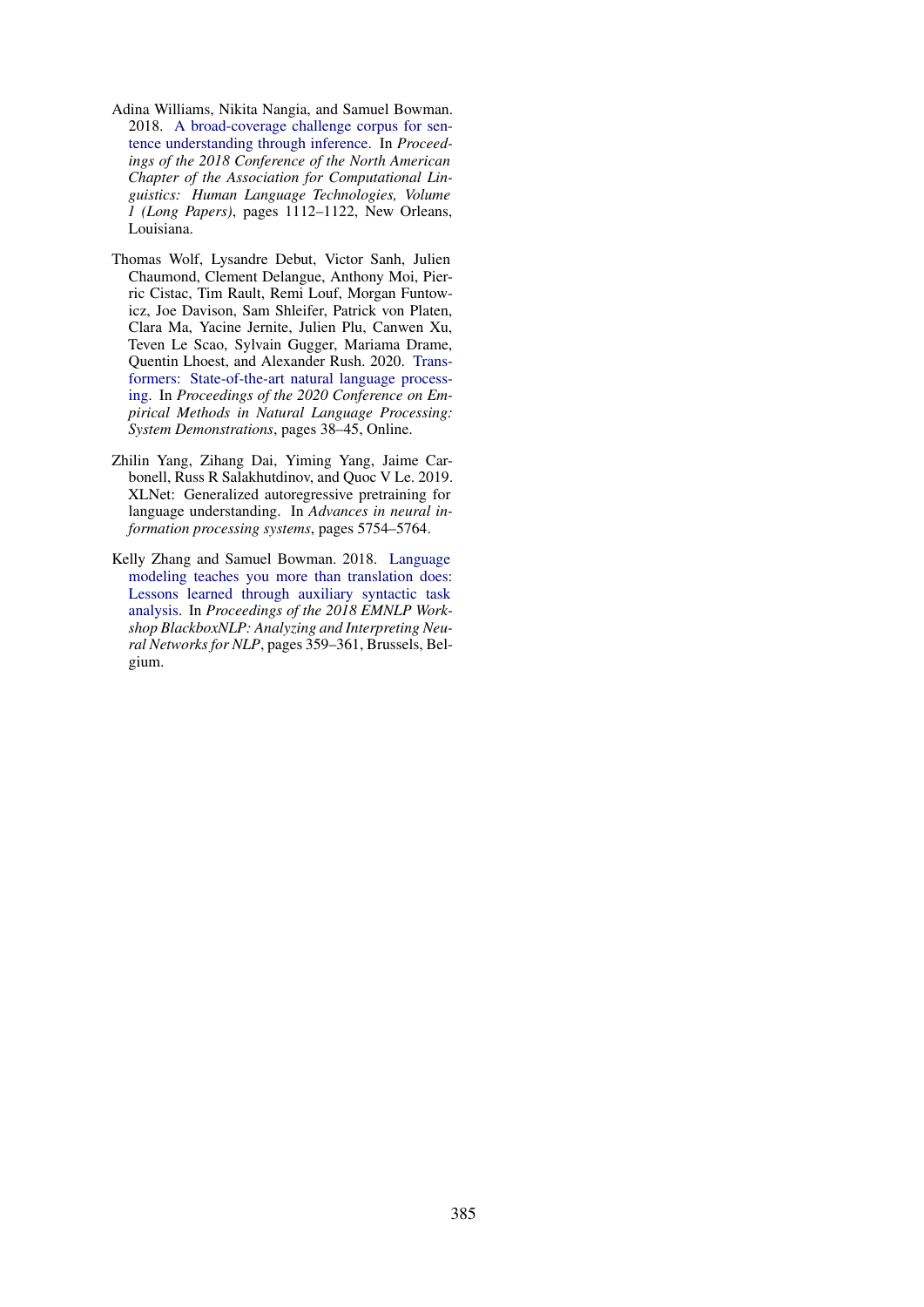# A Appendices

<span id="page-11-0"></span>

A.1 Edge Probing Normalized Mixing Weights Results

Figure A.1: Edge probing mixing weights results for BERT, XLNet, and ELECTRA. This is a modified version of mixing weights where we normalize the representations before applying mixing weights to eliminate the norms disparity effect.

## A.2 Results for CoLA Dataset

Figures [A.2](#page-11-2) and [A.3](#page-11-1) report the performance and RSA results before and after fine-tuning on CoLA dataset. The results are consistent with figure [6.](#page-6-3)

<span id="page-11-2"></span>

Figure A.2: Layer-wise comparison of the performance scores on CoLA dataset across the representations of the pre-trained and fine-tuned models.

<span id="page-11-1"></span>

Figure A.3: Comparison of the representations of BERT, XLNet, and ELECTRA base, with their respective fine-tuned model on CoLA dataset.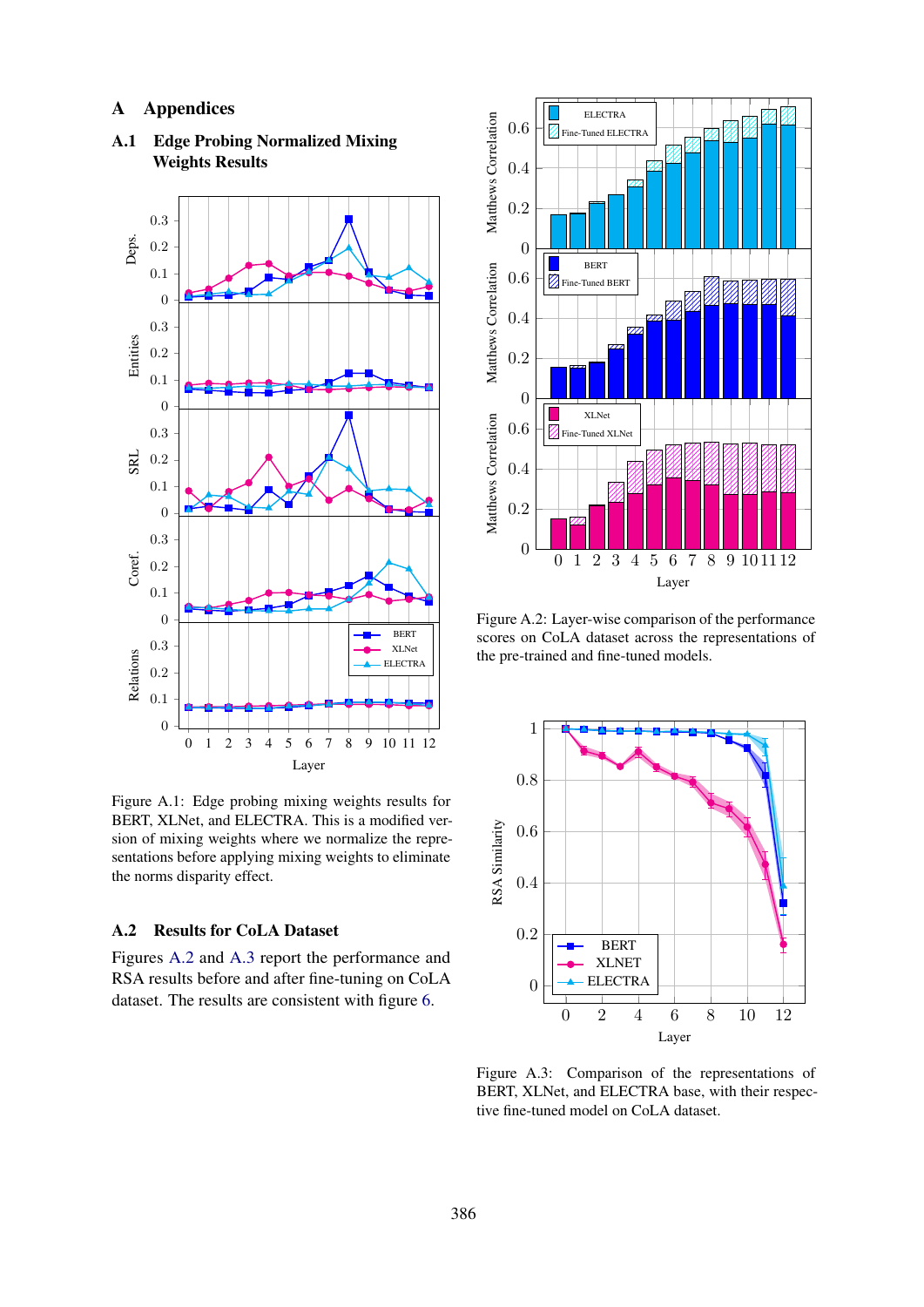### A.3 Results for SST-2 Dataset

Figures [A.4](#page-12-2) and [A.5](#page-12-1) report the performance and RSA results before and after fine-tuning on SST-2 dataset.

<span id="page-12-2"></span>

Figure A.4: Layer-wise comparison of the performance scores on SST-2 dataset across the representations of the pre-trained and fine-tuned models.

<span id="page-12-1"></span>

Figure A.5: Comparison of the representations of BERT, XLNet, and ELECTRA base, with their respective fine-tuned model on SST-2 dataset.

# A.4 Datasets Statistics

The number of labels and targets of the NLP linguistic tasks we used in probing are reported in table [A.1.](#page-12-0)

<span id="page-12-0"></span>

| Task                           | Labels                      | Number of targets      |
|--------------------------------|-----------------------------|------------------------|
| Dependency Labeling            | 49                          | 203919 / 25110 / 25049 |
| Named Entity Recognition       | 18                          | 128738 / 20354 / 12586 |
| Semantic Role Labeling         | 66                          | 598983 / 83362 / 61716 |
| Coreference Resolution         | $\mathcal{D}_{\mathcal{L}}$ | 207830 / 26333 / 27800 |
| <b>Relation Classification</b> | 19                          | 6851/1149/2717         |

Table A.1: Dataset statistics for all five core tasks used in probing. Numbers of targets are given for train / dev / test sets.